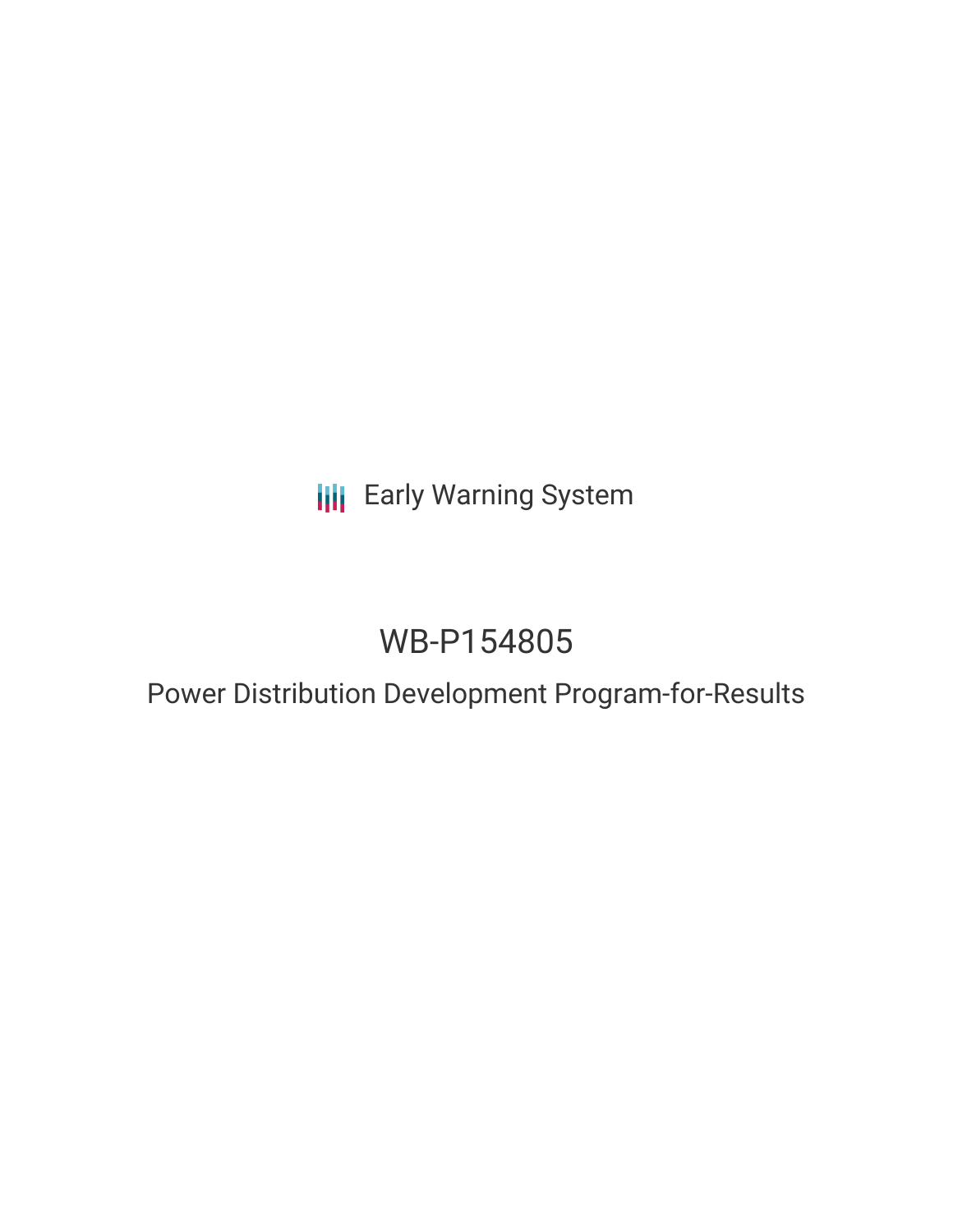

#### **Quick Facts**

| <b>Countries</b>               | Indonesia                          |
|--------------------------------|------------------------------------|
| <b>Financial Institutions</b>  | World Bank (WB)                    |
| <b>Status</b>                  | Active                             |
| <b>Bank Risk Rating</b>        | B                                  |
| <b>Voting Date</b>             | 2016-04-22                         |
| <b>Borrower</b>                | PT PERUSAHAAN LISTRIK NEGARA (PLN) |
| <b>Sectors</b>                 | Energy                             |
| <b>Investment Type(s)</b>      | Loan                               |
| <b>Investment Amount (USD)</b> | \$500.00 million                   |
| <b>Project Cost (USD)</b>      | \$1,450.00 million                 |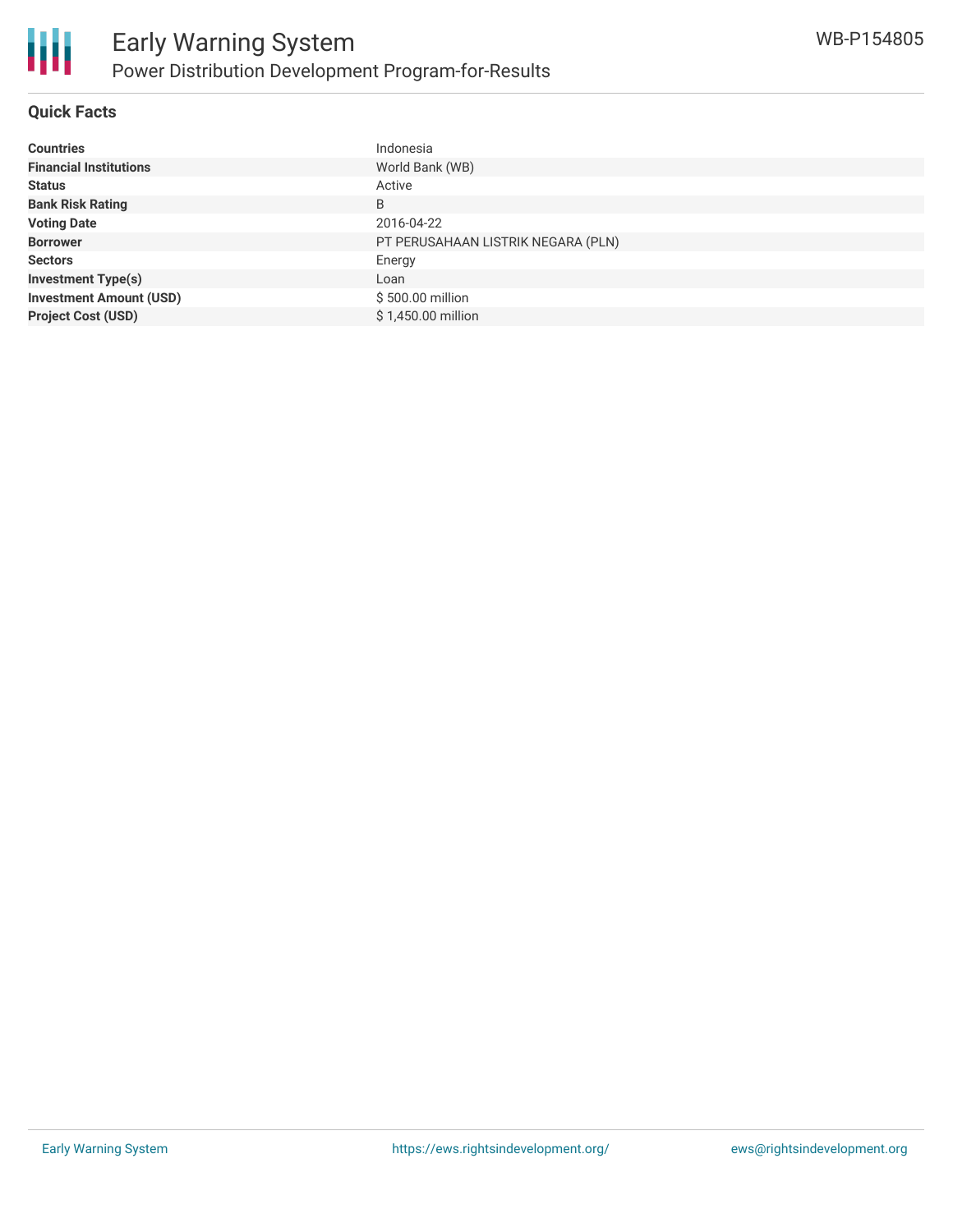

### **Project Description**

The development objective of the Power Distribution Development Program for Results (PforR) Project for Indonesia is to increase access to electricity services and to improve the efficiency and reliability of their delivery in selected areas of Indonesia. The PforR program to be supported by the Bank is a geographic slice of the distribution component of the Rencana Usaha Penyediaan Tenaga Listrik (RUPTL) in that it will only cover Indonesia's Sumatra region out of the national distribution plan for the period 2015-2019. It is also a time slice in that it covers the first five years of the sector expansion plan for the period 2015-2019. PT. Perusahaan Listrik Negara (PERSERO), Indonesia's power utility (PLN's) strategy is mobilize substantial private sector resources for generation and to focus its own resources and those from multilateral funding agencies to finance transmission and distribution activities.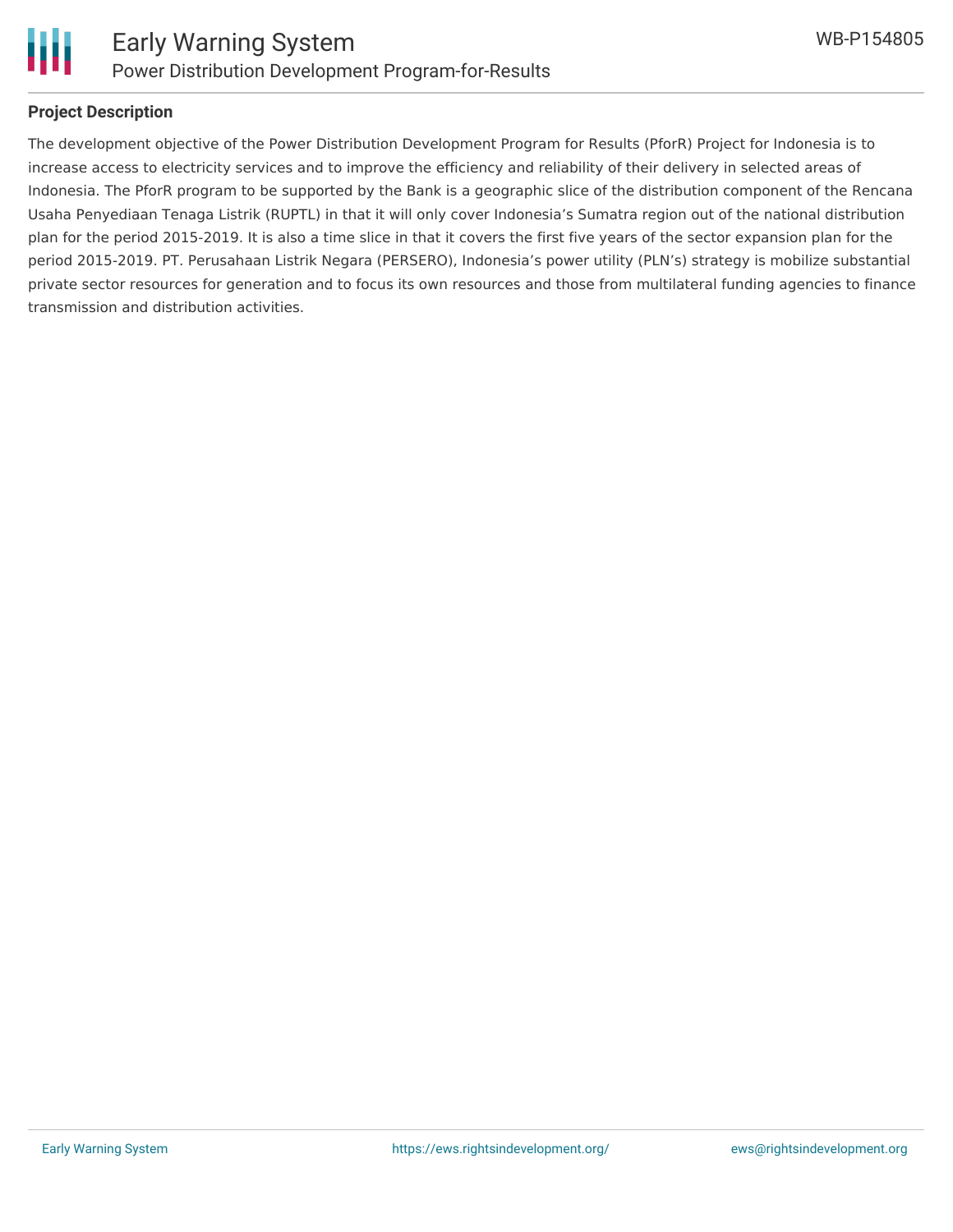

### **Investment Description**

World Bank (WB)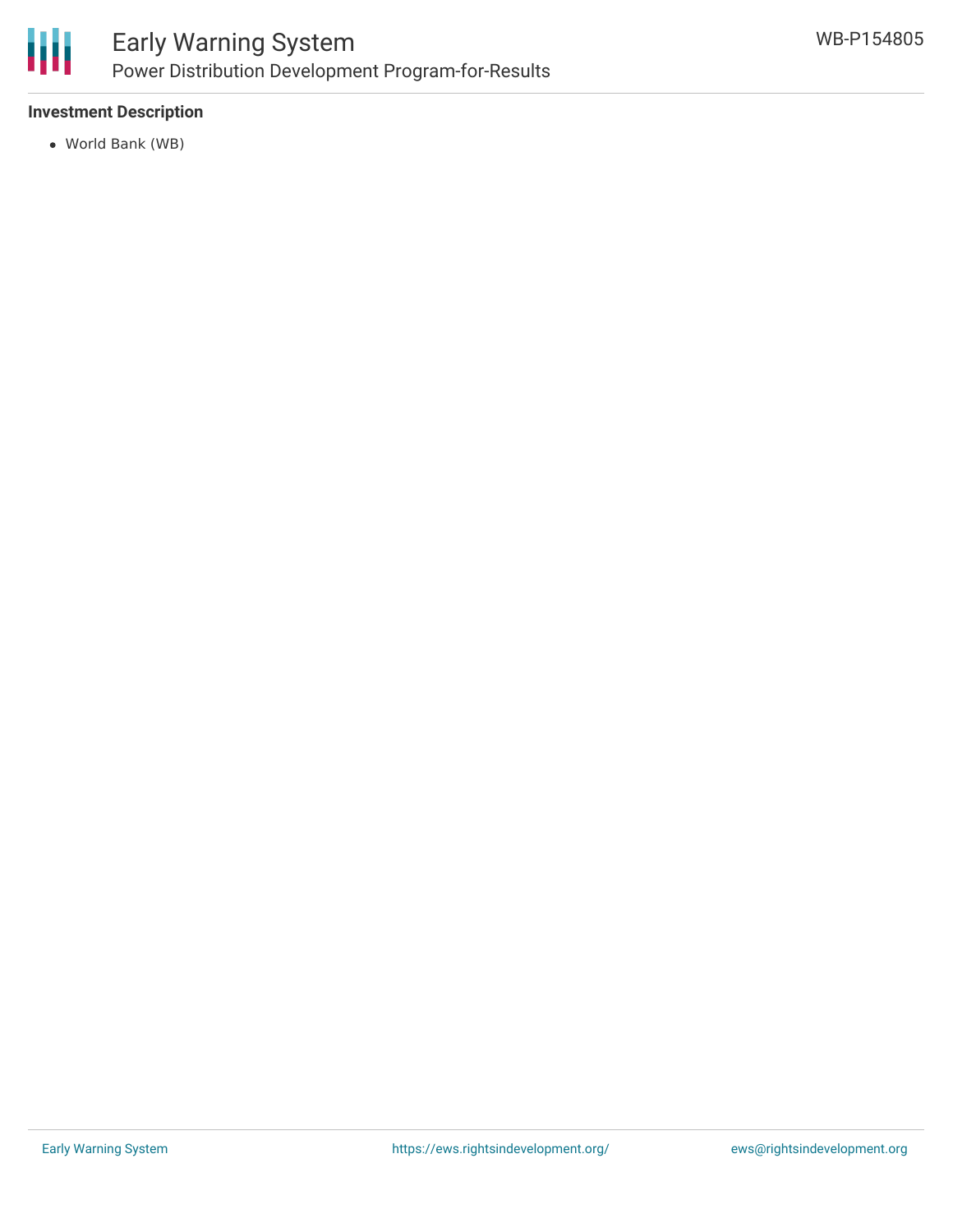

## **Contact Information**

World Bank Contact: Joel Maweni, Dhruva Sahai Title: Task Team Leaders Tel: (202) 473 4089; (202) 458 2392 Email: jmaweni@worldbank.org; [dsahai@worldbank.org](mailto:dsahai@worldbank.org)

Borrower/Client/Recipient Contact: Mr. Murtaqi Syamsuddin Title: Director Tel: +62 21 725 1234

#### Email: [murtaqi@pln.co.id](mailto:murtaqi@pln.co.id)

Implementing Agencies Contact: Mr. Murtaqi Syamsuddin Title: Director Tel: +62 21 725 1234 Email: [murtaqi@pln.co.id](mailto:murtaqi@pln.co.id)

For more information contact: The InfoShop The World Bank 1818 H Street, NW Washington, D.C. 20433 Telephone: (202) 458-4500 Fax: (202) 522-1500 Web: http://www.worldbank.org/infoshop

#### ACCOUNTABILITY MECHANISM OF WORLD BANK

The World Bank Inspection Panel is the independent complaint mechanism and fact-finding body for people who believe they are likely to be, or have been, adversely affected by a World Bank-financed project. If you submit a complaint to the Inspection Panel, they may investigate to assess whether the World Bank is following its own policies and procedures for preventing harm to people or the environment. You can contact the Inspection Panel or submit a complaint by emailing ipanel@worldbank.org. You can learn more about the Inspection Panel and how to file a complaint at: http://ewebapps.worldbank.org/apps/ip/Pages/Home.aspx.